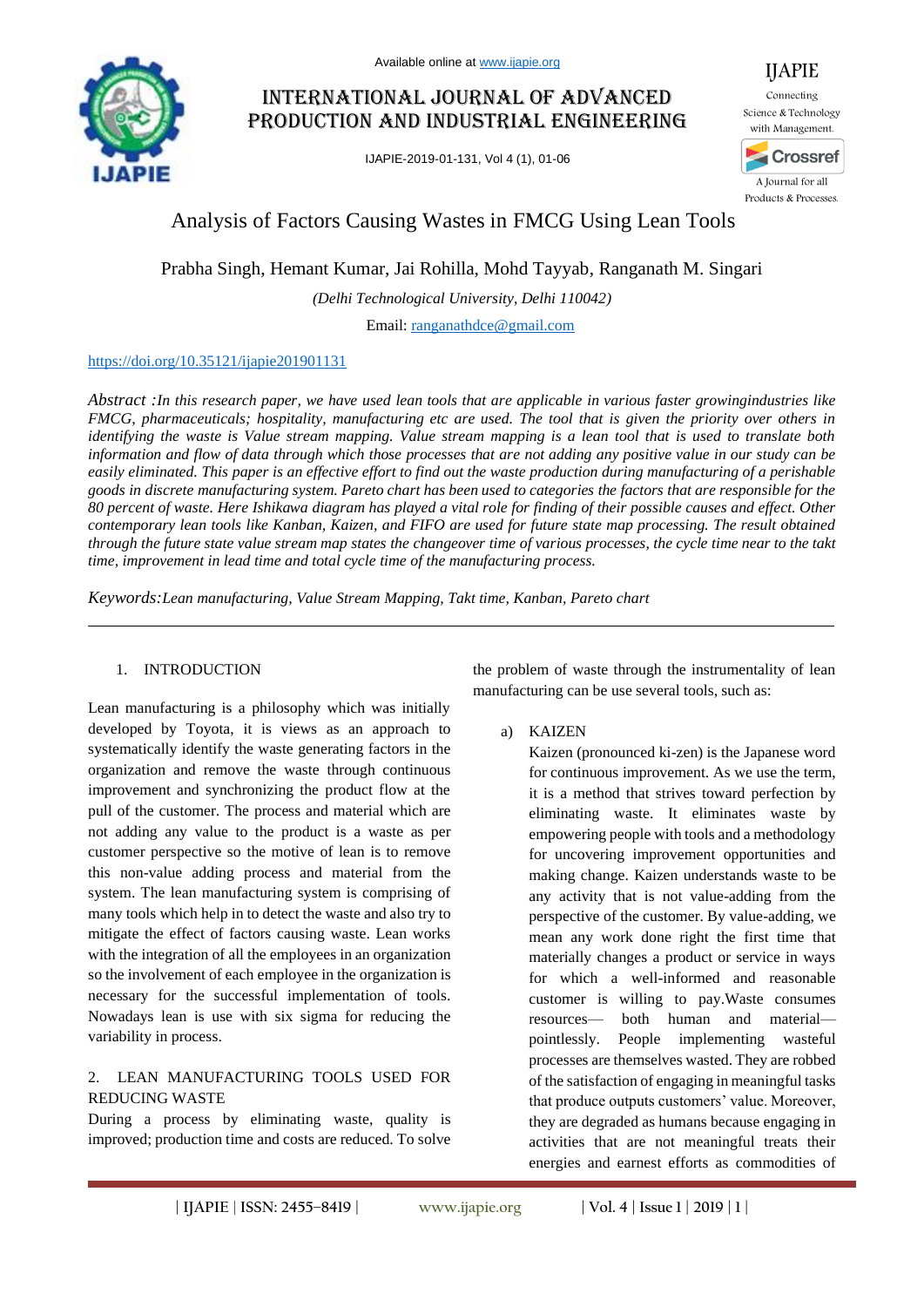## *Prabha et al.,. International Journal of Advanced Production and Industrial Engineering*

little value. When constrained to execute these imperfect processes without the opportunity to make them better, people are denied the exercise of their capacity to learn and improve and thereby grow to the full measure of their capabilities. As for material resources, the financial and material investments in enterprise are prevented from achieving the greatest returns possible.

## b) POKA-YOKE

Poka-Yoke is a method of preventing errors coming from mistakes. The main principle in the system Poka- Yoke is that the errors are to blame processes, not the employees. Poka- Yoke solution is characterized to prevent any errors in the process. With Poka-Yoke is also possible to obtain reduced time required for training employees, eliminating many qualility control operations (or its total elimination), reducing the number of defects and a 100% control of the process. An example of a Poka-Yoke solution is a SIM card, which can be put on the phone only one way through the angled corner.

## c) KANBAN

Kanban is a Japanese method of production control, which assumes control not based of the production schedule and through events occurring directly on production. The use of Kanban allows for almost total elimination of pre-magazines (the stock is on the workstation), interoperable, and finished products. The raw materials are delivered from suppliers with hourly precision, , and thanks to reserves, production capacity and flexibility of the production process it is possible to produce almost any product at any time. In contrast, production orders are closely synchronized with orders received from customers

The Fast-Moving Consumer Goods (FMCG) industry covers the family things that you purchase when shopping in the grocery store or a drug store for example, those utilized as a part of cleaning and clothing, over the counter prescriptions, sustenance things and individual care products make up most of the FMCG business. The product produce by FMCG's are perishable and have very short live so their consumption should be fast. So here we determine those factors which are causing waste in the value stream by mapping the discrete process of the value addition chain, evaluating the bottleneck process and calculating various time like cycle time, changeover time

etc. and then using Pareto chart to find the factors which hare causing almost 80 percent of the waste. The major factor is then evaluated to find the possible causes of the factor using cause and effect diagram. The FMCG which we target is Haldiram, we value stream map the process of producing sweet like kaju katli and rasgullas at the manufacturing plant then we find the possible factors which are contributing for the production of waste in the process. The data obtain is through physical observation which is required for the application of the lean tools.

In lean, the waste is divide into three types generally known as 3M which are MUDA, MURA and MURI. The main aim of lean tools is to remove this 3M from the organization [1].The first step to implement lean manufacturing tool in any organization is to apply Value Stream Mapping (VSM) [2]. A value stream is a combination of value added and non-value added activities that are required bring a product through the essential flows; starting with raw material and ending with the customer for reducing the production wastes[3].

**MUDA,** waste, can be put into eight kinds, seven presented by Toyota and 'non-used abilities'. Theseare: Defects, Waiting, Overproduction, Transport, Inventories, Motion Non-Utilized Talent and excess preparing. As Mnemonic gadget, the primary letters of these squander frame acronym is DOWNTIME [4]. **MURI,** overburden, can come about because of Mura, and from expelling excessively Muda (squander) from the procedure [4]. Whenever administrators or machines are used for over 100% to complete their errand, they are overburdened. This implies breakdowns with regards to machines and nonappearance with regards to workers. To improve the utilization of machines and ensure they work appropriately, safeguard and self-sufficient support can be executed. **MURA**, variability occur in the system due to variation in client demand, cycle time of differentoperator, uneven production strategy, non-standardized work, poor quality component will lead to mura which have further tendency to create muri and hence muda [4].

## 3. CALCULATIONS

The value stream mapping of discrete production line of rasgullas and kaju katli. The various data obtain is through physical observation and some question at the workplace.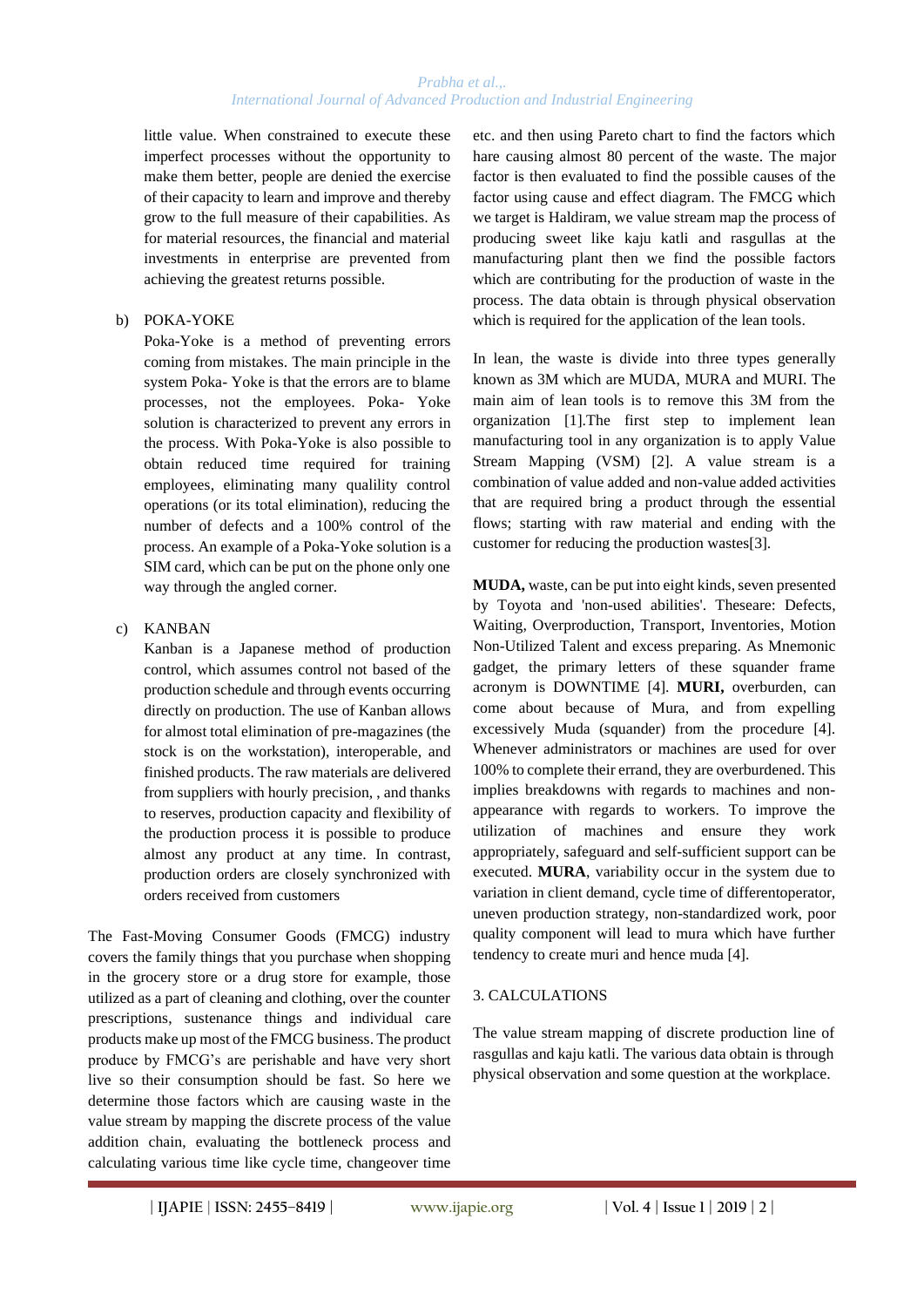|   |                               | B               |             |               |  |  |
|---|-------------------------------|-----------------|-------------|---------------|--|--|
|   | <b>Cycle time calculation</b> |                 |             |               |  |  |
|   |                               |                 |             |               |  |  |
| 3 | <b>Activity</b>               | Ball making (s) | Heating (s) | Packaging (s) |  |  |
| 4 | Attempt 1                     | 6               | 60          | 26            |  |  |
| 5 | Attempt 2                     | 5               | 58          | 24            |  |  |
| 6 | Attempt 3                     | 5               | 56          | 25            |  |  |
|   | Attempt 4                     | 5               | 58          | 25            |  |  |
| 8 | Average                       | 5.25            | 58          | 25            |  |  |

*Fig 1: Cycle Time Calculation for rasgulla*

The various parameters necessary for the value stream mapping is calculated through physical observation. The parameter includes cycle time, process time and change over time.

The cycle time is the ratio of process time to the number of product produce in that time by having various attempts the cycle time is calculated at various processes on the shop floor.

 $cyclic time = (process time)$  $(product produced in that time)$ 

| Activity                | process time (min) | change over time (min) |
|-------------------------|--------------------|------------------------|
| <b>Boiling</b>          | 8                  | 15                     |
| <b>Filtering paneer</b> |                    | 6                      |
| Mixing with maida       | 5                  | 10                     |
| <b>Sugar solution</b>   | 9                  | 10                     |
| <b>Ball making</b>      | 0.088              | 10                     |
| Heating                 | 0.96               | 15                     |
| Packaging               | 0.416              | 15                     |

*Fig 2: Process time and change over time for rasgullas*



*Fig 3: current state value stream*

The above figure showing the current state value stream mapping of rasgulla making in the shop floor. The customer demands for the making of rasgulla are 4300kg which is the weekly demand has to be fulfilled by the plant. The rasgulla manufacturing unit work for 8hr in a day and to 6 days per week. The supplier delivery mainly consists of sugar and milk. The manufacturing is

done in batch starting with 200 liters of milk various process on the raw material is performed generally due to the difference in process time of each the accumulation of large WIP take place.

The process lead time is found out to be 94 minutes while the total value adding time is 21 minute hence large amount of waiting is happening between the different processes. Sometimes the manufacturing units do not able to understand the demand of the customer and hence lead to overproduction. The machines are underutilizing and it is necessary to match the customer demand without producing waste using pull system.The Takt time shows the consumption rate of product so the manufacturing process should be alignedto produce the product in that rate so as to satisfy the customer demand.

Total weekly time available =  $6 \times 8 \times 3600s = 172800s$ Weekly customer demand = 4300kg By using the above data and the equation the takt calculated as =  $172800/4300 = 40.18$  s/kg



*Fig 4: cycle time and activity*

From the diagram between cycle time and activity shown it is clear that the heating of the rasgullas take more time than the takt time so to mitigate the effect of this proper change in value stream map should be taken.

## 4. THE FUTURE OF VSM

The motive of VSM is to show source of Muda and their remove by implementation of a future state value stream which could be came to reality within short duration. The goal of this chapter is to design a future state value stream map for the production of rasgullas in manufacturing plant of Haldiram. This is make possible by linking the value stream with customer either by continuous flow or pull so that each process in value stream come close as possible to produce under the desire of customer need.

## 5. FUTURE STATE VSM OF RASGULLA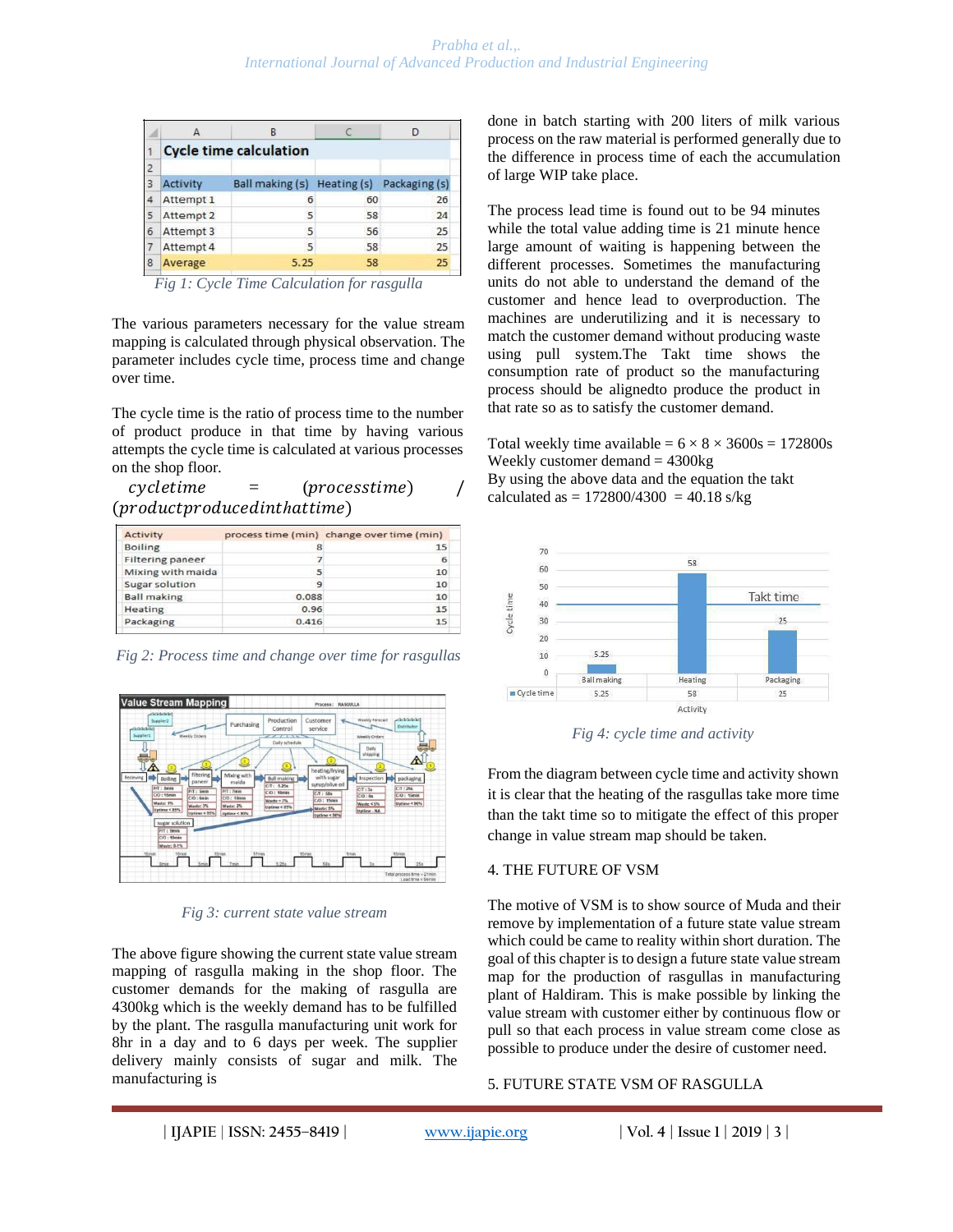The above figure showing the future state map of Rasgulla making in this map various implementation of supermarket Kanban and FIFO is done so that continuous production between the different processes is possible and combining of two processes is done by which there is high reduction in lead time occur also the system created a philosophy of customer pull system by using the supermarket concept. The Kanban cards are control by production control so that the customer demand is met by the manufacturing unit. It has also been observed that heating of sweet balls take more time then the takt time, by combining the two processes ball making and heating a reduction in the cycle time of process occur also great reduction in changeover time happen which further reduces the lead time.



*Fig 5: Future state(Rasgulla)*

## 6. VSM FOR KAJU KATLI

The various parameter for the making of VSM is observed and recorded as shown below then the VSM is drawn in MS excel for kaju katli

| Activity                                                                  |                                                                              | process time (min) change over time (min)                                                                           |  |
|---------------------------------------------------------------------------|------------------------------------------------------------------------------|---------------------------------------------------------------------------------------------------------------------|--|
| Washing                                                                   | 10                                                                           | 12                                                                                                                  |  |
| Grinding with sugar                                                       | 15                                                                           | 14                                                                                                                  |  |
| Cooking                                                                   | 12                                                                           | 4                                                                                                                   |  |
| Cooling                                                                   | 18                                                                           | $\mathbf{1}$                                                                                                        |  |
| Making dough                                                              | 15                                                                           | 15                                                                                                                  |  |
| <b>Rolling and cutting</b>                                                | 10                                                                           | 5                                                                                                                   |  |
| Inspection                                                                | 0.16                                                                         | $\Omega$                                                                                                            |  |
| Packaging                                                                 | 0.5                                                                          | 10                                                                                                                  |  |
| <b>Value Stream Mapping</b><br>ddatas                                     | Production<br>Purchasing                                                     | Process: KAJU KATLI<br>Weekly Forecast<br>Customer<br>w.<br>diddebraid                                              |  |
| Supplier1<br>deletetet                                                    | Control                                                                      | service<br>Distributors<br><b>Weekly Orders</b>                                                                     |  |
| Weekly Criders<br><b>Supplier!</b>                                        | Dally shchedule                                                              | n<br>Dally                                                                                                          |  |
|                                                                           |                                                                              | shipping                                                                                                            |  |
| ѧ<br>Grinding                                                             | Cooling in<br>Cooking                                                        | ⊿<br>Œ<br>Making<br>Rolling and                                                                                     |  |
| <b>Washing</b><br>with sugar<br><b>P/T: 15min</b>                         |                                                                              | Packing<br>Inspection<br>dough<br>cutting<br>C/T: 504<br>C/T: 50s<br><b>P/T: 15min</b>                              |  |
| Recieving<br>P/E : filmin<br><b>CID : 14min</b><br>CO: 12min<br>Waste: 2% | <b>P/T : 18min</b><br>P/T : 12mm<br>$CO$ : 1 mm<br>$CO:$ dmin.<br>Wester IRC | <b>P/T: 10min</b><br>CO:86<br>CIO : 10min<br>C/O   15min<br>$CSD \leq 5$ min<br>Waste: 4%<br>Wester 3%<br>Washi: 5% |  |
| Waste: 3%<br>Uplies < BPG                                                 | Waste: 1%                                                                    | Uptains < BDS<br>Uptime < 90%                                                                                       |  |
| 12m                                                                       |                                                                              | Uprisma < 85%<br><b>VGH</b>                                                                                         |  |



*Fig 6: VSM*

## 7. TAKT TIME FOR KAJU KATLI

**| IJAPIE** | **ISSN: 2455–8419 | [www.ijapie.org](http://www.ijapie.org/) | Vol. 4 | Issue 1 | 2019 | 4 |**

By using the equation, the takt time for kaju katli is obtain but as mostly the process time is use to depict the time taken by process as there is no discrete product produce during the production. Total weekly time available =  $6 \times$  $8 \times 3600 = 172800s$ 

Weekly customer demand = 4800kg Takt timing =  $172800/4800 = 36$  s/kg

Mainly takt time is use to determine the rate of production so if cycle time is greater than takt time than proper measure should be taken to counteract this but in the value stream mapping of kaju katli process time at various process is use which is consider to be less than takt time. The takt time for packaging is 30s which is very much less than the takt time but the waste of time and overburden of machining is occur while making kaju katli.

## 8. FUTURE STATE VSM OF KAJU KATLI

The below figure showing the future state value stream mapping the same thing done for kaju katli mainly the implementation of Kanban supermarket pull system, FIFO lane and combining two process so that the environment of customer pull system is created in the manufacturing process and there is significant reduction of lead time occur by which there is high impact on process efficiency of the process. The FIFO lane is implemented between dough making with cutting, inspection and packaging for the continuous flow of material from one process to another and with the fusion of supermarket pull system at shipping side and between cooling and making dough there is continuous customer pull of the product.



*Fig 7: Future state(Kaju Katli)*

## 9. PARETO CHART

Pareto chart is based on the rule of 80-20 which depicts that in a system 20 percent of the factors cause 80 percent of waste. We try to use this technique to find out the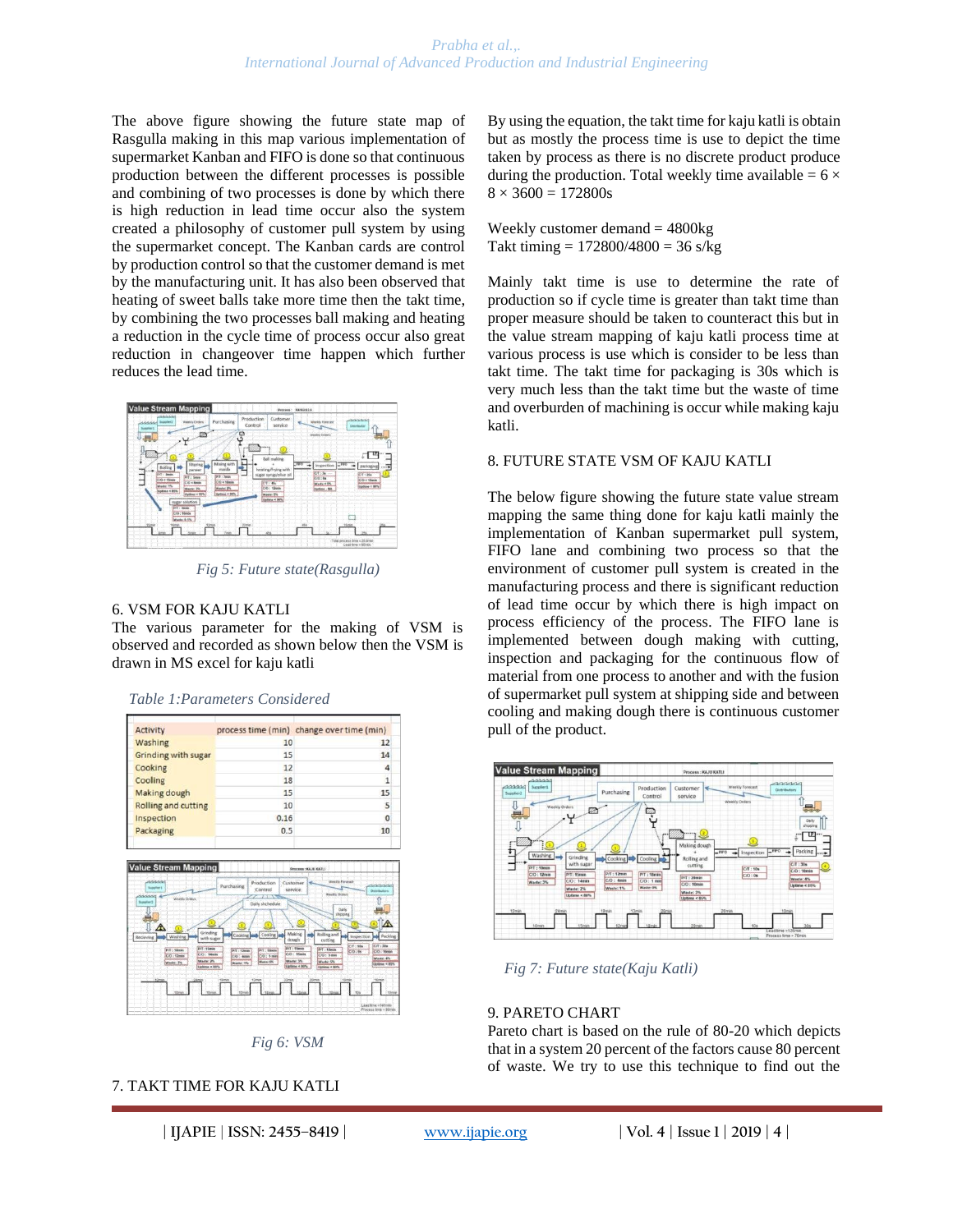dominating factor in the value stream mapping which are responsible for 80 percent of the factors.

## *Table 2:Frequency and cumulative frequency for plotting Pareto Chart*

| Activity            |     | Frequency of defects Cumulative frequency Cumm. Percentage |      |  |
|---------------------|-----|------------------------------------------------------------|------|--|
| <b>Ball making</b>  | 120 | 120                                                        | 69%  |  |
| Rolling and cutting | 28  | 148                                                        | 85%  |  |
| Packaging           | 17  | 165                                                        | 94%  |  |
| Inventory           | 10  | 175                                                        | 100% |  |
|                     | 175 |                                                            |      |  |



## *Fig 8: Pareto Chart for Rasgulla*

By seeing the above diagrams, we are to able conclude that ball making and rolling and cutting together contributes the 84 percent of waste so by controlling the waste production through these factors we will be able to reduce those 80 percent of waste producing.

## 10. CAUSE AND EFFECT DIAGRAM



*Fig 9: Cause and effect diagram for Rasgulla product*

## 11. ADVANTAGES OF LEAN MANUFACTURING

- The inventory levels can be brought down to nearly nil, thus reducing costs.
- Transitions between various designs take only a few minutes.

This enables an increased flexibility and better response to customer requirements.

#### 12. CONCLUSION

Applications of lean tools have been vast field in FMCG's but its implementation in mass production is great for the food industrial company for waste management. The applications of VSM in the organization lead us to find out the various factors causing waste in the industry by using the current state map of value stream. The Pareto chart guides us to the major factor for the production of defect in the organization while the cause and effect diagram leads us to the possible causes. The future state map is drawn by utilizing the lean tools like supermarket Kanban pull system, FIFO lane for creating a continuous production governed by customer pull and utilizing the resource at their high capacity leading to zero overproduction. The possible reduction in lead time and cycle time is proposed by using future state map and the involvement of employee for making the process less prone to defect using Poka yoke and kaizen.

## FUTURE SCOPE

The FMCG sector have mass production characteristics having this feature it is very much important to implement the lean tools in this sector to reduce the perishability affect in the production of waste and producing which is mainly governed by the customer pull. Computer based simulation models could help in speeding up of lean foundation and planning the procedures relying upon the cluster size and process duration (C/T). To validate the immediate relationship of utilizing VSM as an enabler in lean change, Cost-Benefit Analysis could likewise be performed to examine the direct fiscal advantages of VSM's application.

## REFERENCES

[1] Rother, M. and Shook J., "Learning to See: Value Stream Mapping to add value and eliminate MUDA,Version 1.2, (The Lean Enterprise Institute), June 1998, ISBN:0966784308.

[2] S.S Mahapatra and S.R. Mohanty (2006) "Lean manufacturing in a continuous process industry: An empirical study" Journal of scientific & industrial research, Vol. 66, pp. 19-27.

[3] Batra, R., Nanda, S., Singhal, S., and Singari, R., "Study of Lean Production System Using Value Stream Mapping in Manufacturing Sector and Subsequent Implementation in Tool Room," SAE Technical Paper 2016-01-0342, 2016, doi:10.4271/2016- 01-0342.

[4] Shingo, S., "A Study of the Toyota Production System from an Industrial Engineering Viewpoint,"

Productivity Press: Cambridge MA, Oct. 1989, ISBN: 9780915299171.

[5] Shingo, S. and Liker, J., "Fundamental Principles of Lean Manufacturing," Enna Products Corp, 2009, ISBN: 978- 1926537078.